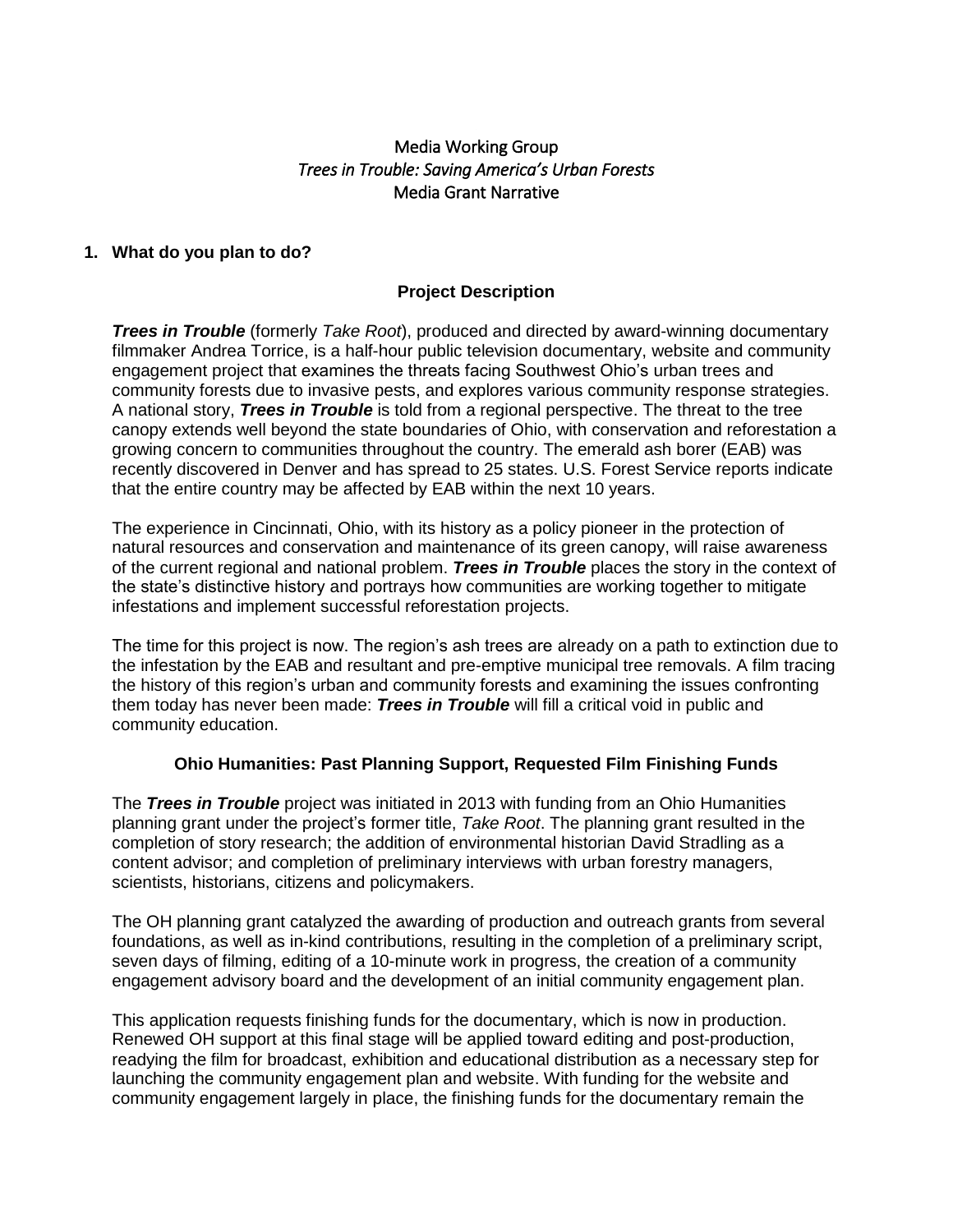most difficult to secure, especially as many grant makers are prohibited by their guidelines from funding film production, even if they are able to fund outreach campaigns and related educational activities. Therefore, this OH request addresses the project's most pressing fundraising priority.

#### **The Story**

At the center of this project is the documentary, *Trees in Trouble*. The film will provide an unprecedented vehicle for understanding the benefits of our trees, the threats they face and how communities can learn from the past in order to make more informed and appropriate responses to current threats. Following is a content synopsis:

#### **The Threat to Urban Forests**

Southwest Ohio's urban and community forests are facing serious threats from new invasive pests, imported diseases and climate change. According to a recent study supported by the Cincinnati Parks Board, the region may lose over one-third of its green canopy in the next few years. While these threats are well known in environmental science circles, the public is only beginning to understand their severity.

The "green infrastructure" of the Southwest Ohio region—its parks, urban forests and street trees—helped shape the character of neighborhoods and became as fundamental to urban planning as roads, bridges and sewers. The documentary makes this connection visible and tangible through interviews with people working in the field, historical photographs and evocative images. It delineates the issues facing communities of the Cincinnati region and offers citizens and local officials the tools to engage the public in an informed dialogue toward supporting more effective public policy outcomes.

#### **The Benefit of Trees**

Beyond the sheer beauty of trees and their role in urban planning, urban forests are integral parts of local ecosystems. They remove pollutants from the air, reduce soil erosion, reduce both energy use and thermal pollution through their shading and evaporative cooling functions, aid in water purification and mitigate climate change by acting as carbon sinks. Trees provide food and habitat for birds, animals and beneficial insects, directly connecting the city to the surrounding countryside. Trees also improve the values of houses and neighborhoods. In sum, they are essential to the quality of our daily life.

As one of the greenest cites in America, with more trees per neighborhood (40 percent) than almost any other city in the country, Cincinnati is an ideal focal point for the mounting local and national debate about the future of our street trees and urban forests.

### **The Current Crisis: Ash Tree Extinction**

In 2011 a small and voracious invasive pest called the emerald ash borer (EAB) arrived from Asia and ever since has been devouring ash trees at a voracious rate. Originally identified in Michigan in 2003, EAB has spread to 25 states. Southwest Ohio is now ground zero for the pest: the region is in the process of losing all of its native ash trees, which comprise 10-20 percent of its forests.

But EAB is not the only threat to the region's green canopy. Other pests, including the Asian long-horned beetle (ALB), have infested neighboring Clermont County, attacking maple, hemlock, buckeye, willow, poplar, birch and elm trees, as well as the non-native ornamentals *katsura* and *mimosa*. Furthermore, new forms of fungus have recently invaded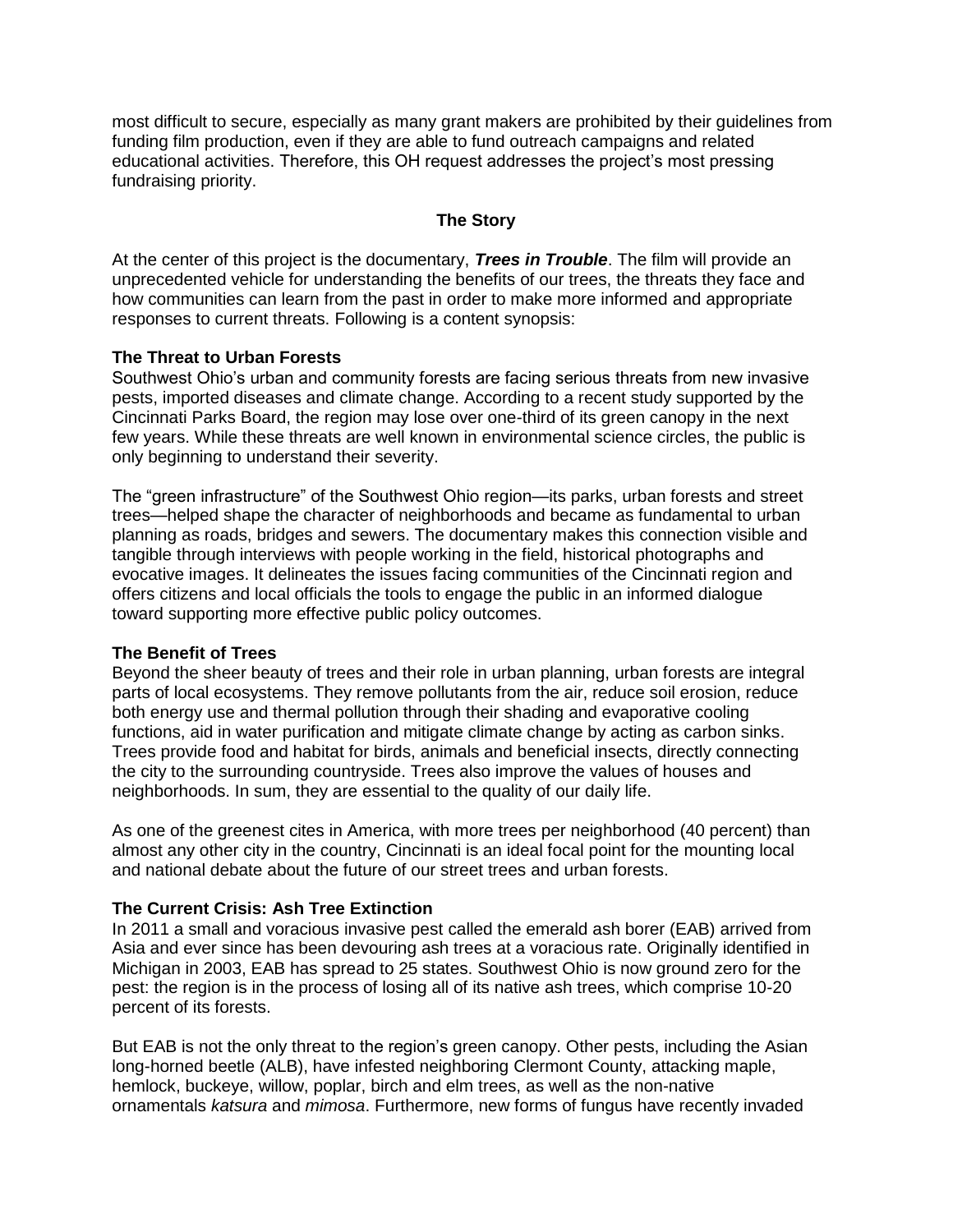the area. Canker disease has nearly wiped out the butternut species and threatens to do the same to walnut trees.

Finally, climate change additionally stresses forests in a variety of ways: higher overall temperatures lead to more frequent and violent storms, as well as increasing the possibility of both drought and torrential rains. Spring comes earlier every year, disrupting the reproductive cycles of not only trees and shrubs but also of the animal and insect populations that depend on them.

#### **Community Response**

Forest restoration, management and stewardship have never been more important, but recent federal and municipal budget cuts have left fewer available resources than at any time in recent memory. Most communities are unprepared to respond to these new threats, many of them remaining unaware that their trees are infested and dying until the occurrence of an accident caused by an infested tree. While communities have gone into financial debt, one of the greatest assets lost is the future of their native trees.

An exploration of Cincinnati's urban forestry history, and how past residents responded to similar threats, provides a catalyst for residents to respond to the current tree threats.

Following is the documentary's script treatment.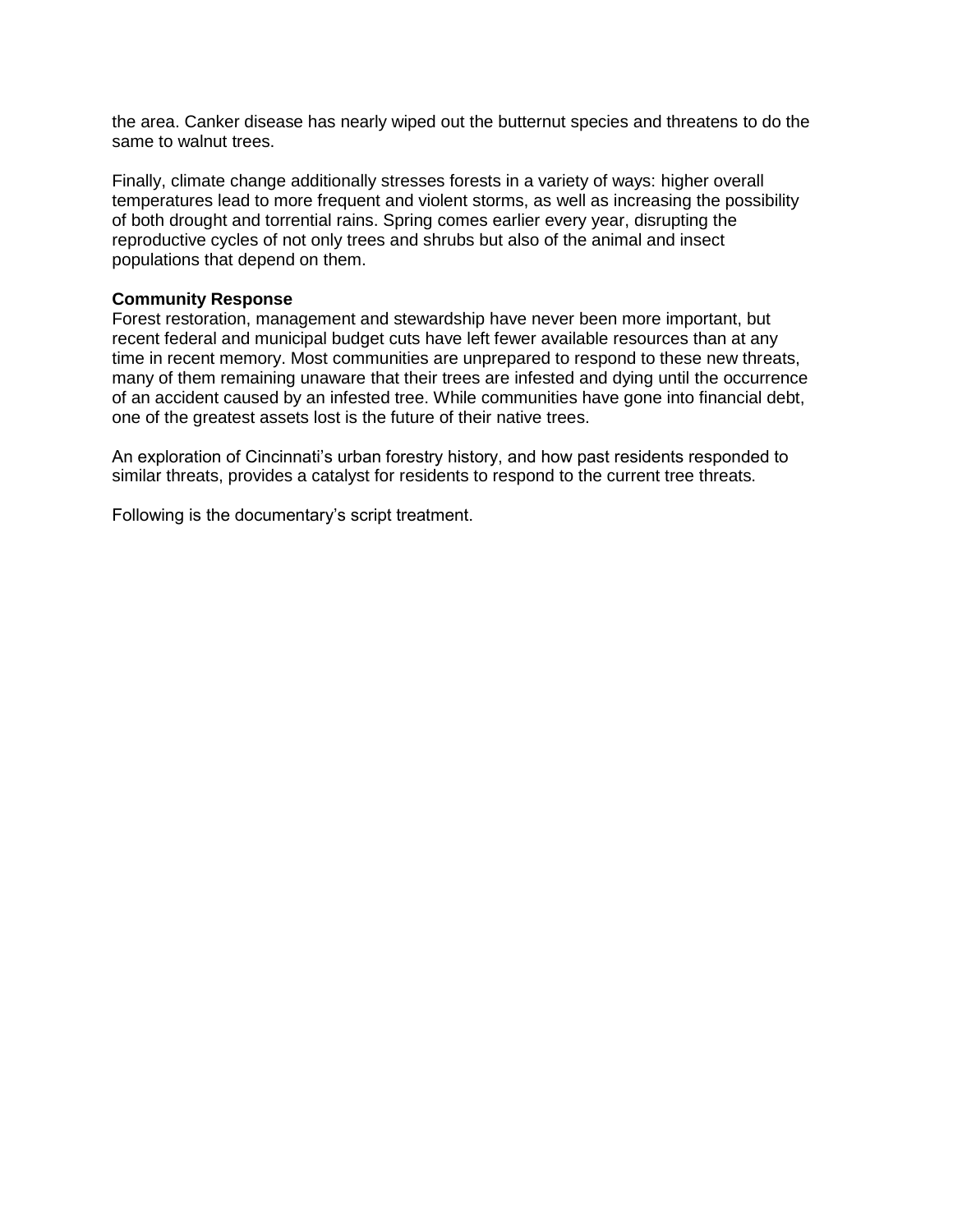# *Trees In Trouble*

# **Script Treatment**

*Trees in Trouble* is shot in a traditional documentary style, using broadcast quality, highdefinition video and incorporating interviews, archival and stock footage, text and graphics, and music. The story is told through real-life events and follows people as they respond to events "on the ground." Three characters provide the through-line: an urban forestry manager, municipal politician and local resident. An introductory segment is followed by three acts, each interwoven with a historical thread, and a closing segment.

### **Opening Segment**

Through a montage of contrasting historical and present-day images and footage, the opening segment introduces the program's themes of the importance of urban and community forests, the threats they now face and community strategies to protect them for future generations. Excerpts from interviews with the film's three central characters—Dave Gamstetter, an urban forestry manager; Wendell Young, a municipal politician; and Kay Wolfley, a local resident establish the urgency of the topic: we are losing our native trees at an alarming rate to invasive species and climate change. These excerpts pose a series of questions. What will the forest look like without our native trees? What is the value of trees to our communities? Who will pay the costs of eradicating these pests? A preview of a few possible solutions highlights strategies for mitigation, reforestation and community involvement, along with the revamping of policies to better respond to a new age of global invasives.

### **Act 1: The Green Canopy**

Using visually compelling images of trees lining streets and providing greenery in parks and forests, the first segment extols the environmental, economic and social benefits of trees. Dan Herms, Chair of Ohio State University's Department of Etymology, and Jenny Gulick of the National Urban and Community Forests Council describe how trees clean our air and water, provide habitat for hundreds of species, and improve the value of our homes and the quality of life in our neighborhoods.

The program then shifts its focus to Cincinnati, Ohio, one of the "greenest" cities in America with nearly 41 percent green canopy. Aerials and a visual montage of the city's trees attest to its greenery. But it wasn't always that way.

A visual transition, using archival images, shows the city of Cincinnati as it was 120 years ago. Environmental historian David Stradling and Scott Burlein, an arborist and reforestation project manager, recount how in the late 1800s, like many other American industrial metropolises, the Cincinnati region was exploding with people and activity. Its lush forests were hastily logged in response to the rapid influx of people who relied on trees for fuel and timber and on cleared land for farming.

Contemporary local preservationists decried the devastation. "When Ohio came into the Union with forty-one thousand square miles of territory, she presented the grandest unbroken forest ever beheld on this continent," wrote Dr. N.E. Jones in *The Journal of Cincinnati Society of Natural History* in 1890. By the end of the century, the hills of Cincinnati were bare. According to historians, nearly 95 percent of the trees in the city had been cut down.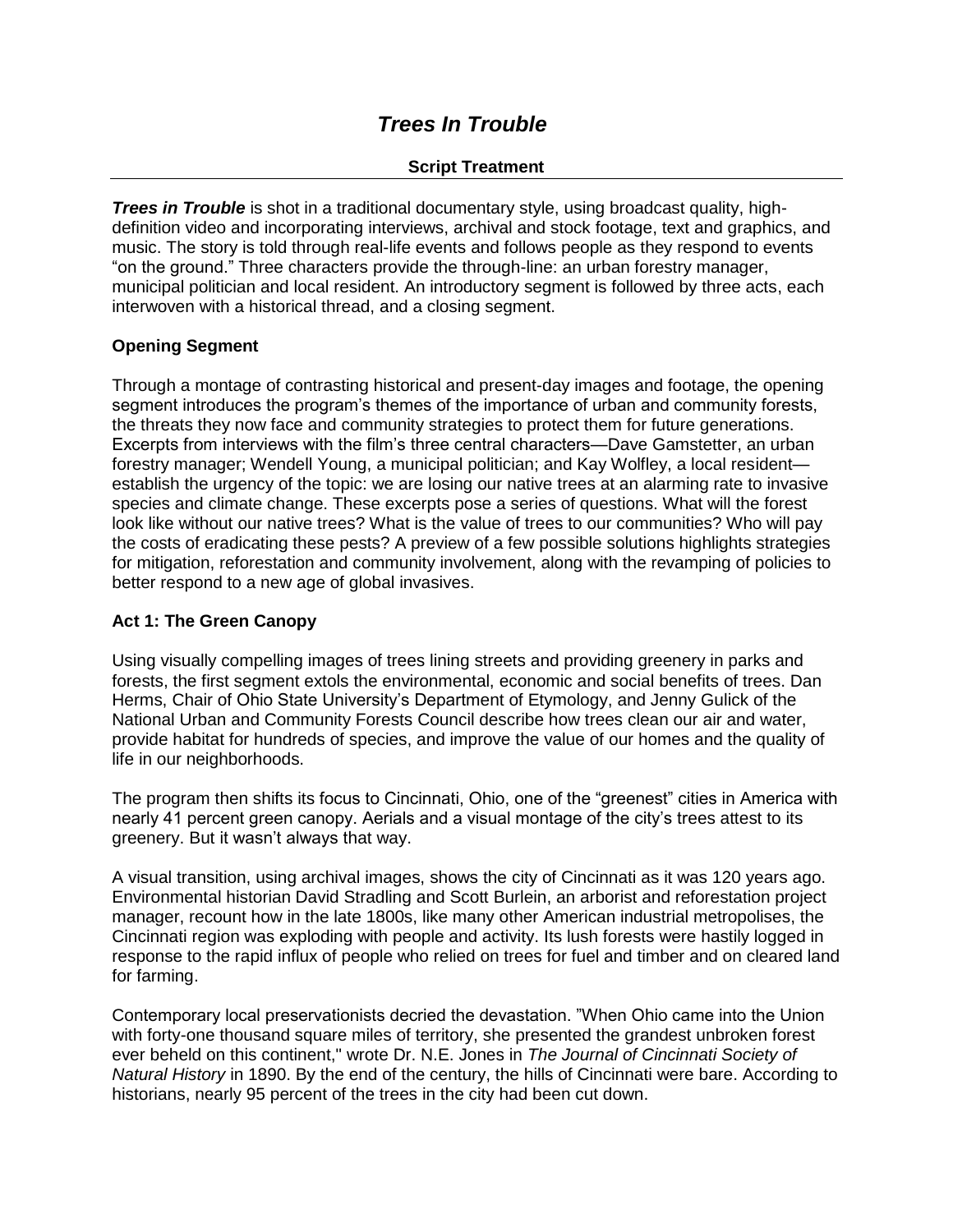From that wreckage, a new appreciation of trees emerged. Cincinnati physician John Aston Warder was instrumental in starting the American Forestry Association, pioneering a national reforestation movement. In 1882 Cincinnati hosted the first national forestry congress to address conserving and renewing the nation's urban forests, spearheading the eventual establishment of the U.S. Forest Service. The same year Cincinnati's school children planted trees in an abandoned vineyard that became the city's treasured Eden Park.

Today the region is fortunate to have thousands of acres of parkland and thousands of street trees. Hamilton County's Great Parks preserves over 16,600 acres, Boone County manages over 2,000 acres, and in the City of Cincinnati alone, 85,000 street trees and over 5,000 acres of parks provide a green canopy. A very small portion of the tax money collected by most municipalities supports the planting, maintenance and care of their urban forests. Like many other American towns, the City of Cincinnati collects from property tax payers only \$0.18 per foot of property frontage.

Southwest Ohio's canopy is a testament to the foresight and commitment of past generations. But will this valuable asset be as vibrant across the next 100 years?

### **Act 2: The Crisis**

The film transitions to a visual montage of dead trees being cut down. Like bodies falling on a battlefield, these trees are the victims of a new invasive pest, the emerald ash borer (EAB). Local news station clips announce the arrival of EAB. Cincinnati's Urban Forestry Manager Dave Gamstetter leads us through the difficult challenge he and his colleagues are daily addressing: the loss of native species to exotic pests.

Entomologists Joe Chambers and Dan Herms recount how the invasives arrived on our shores. Over the past 20 years, globalization has changed the planet more dramatically than did the Industrial Revolution. Frequent cargo shipments from Asia and other parts of the world now enter the U.S. every day. With them migrate pests like EAB and the Asian long-horned Beetle (ALB).

Entomologists explain the harm the insects do, while photos and animation trace how these invasive insects and their eggs often survive in wooden packing crates and pallets that travel in cargo ships, and are then conveyed along U.S. highway routes. First infesting local trees, they are further spread when infested trees are cut and transported as firewood, a common practice that helps destructive insects establish themselves in new territories.

The most destructive insects in the Cincinnati region are the EAB, which are now in the process of killing virtually all of the native ash trees, and the ALB, which attacks multiple tree species. Native trees do not have the defense mechanisms to fight exotic threats effectively. "We lost the chestnut around 1900 and most of our elms in the 1950s," says Urban Forestry Manager Dave Gamstetter softly, "and our native tree species are vanishing quickly."

Once infested by EAB, a tree can die very quickly, within two years. Like many other cities, Cincinnati decided in 2011 to cut down all 13,000 of its municipally owned ash trees, which are now under federal quarantine. Homeowner Kay Wolfley explains that residents are required to remove their ash trees to prevent further infestation at their own cost. Kay recounts how she grew up with the ash trees in her backyard and how they shaped her neighborhood's character: "It's not just the amount of money we are spending. I feel like I have lost some old friends."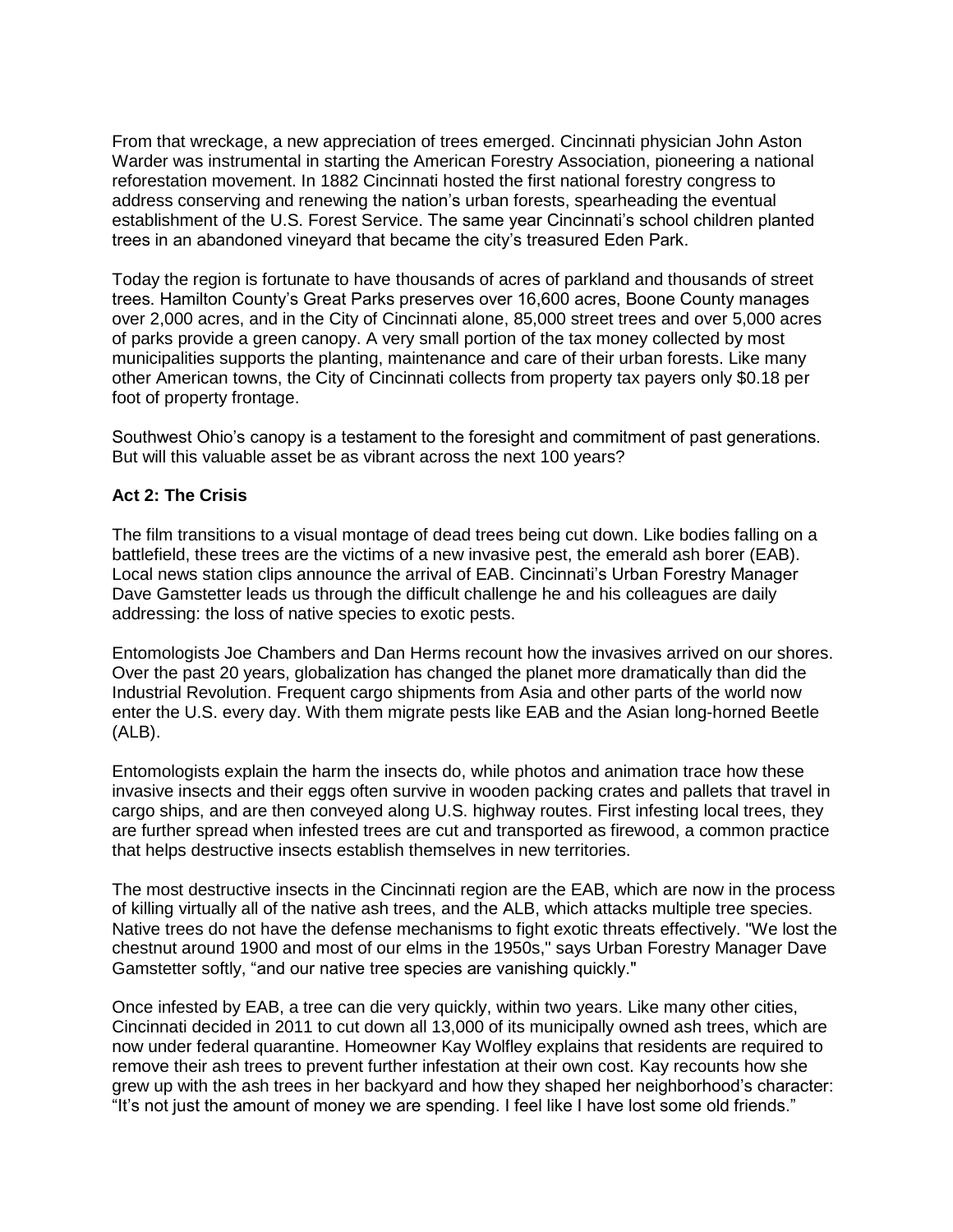It is not simply the ash tree that is being lost but also the 43 animal and insect species that depend on ash for food and habitat. "Many cities planted ash trees to replace the elms that were lost 50 years ago from the Dutch elm disease," explains Caryl Cooley Fullman, President of the Cincinnati Urban Forestry Board. "One of the lessons we are learning is we have to pay more attention to native varieties to improve the overall health of the ecosystem."

Like most other cities, Cincinnati was unprepared for the rapacious appetite of the emerald ash borer and the rapid loss of its trees. Nor was it braced for the cost: removal of a mature ash tree costs between \$300 and \$1,000 dollars. Forestry manager Dave Gamstetter and City Council member Wendell Young describe how, in two years, Cincinnati exhausted its tree care and maintenance budget, as well as its emergency fund to remove hazardous dying trees. Tree removal equipment broke down and had to be replaced. Costs skyrocketed as crews had to work overtime to keep up with falling branches. EAB has cost the city an additional \$4 million in removal costs, with 5,000 ash trees still left to be cut down.

Cutbacks in the federal government's invasive inspection programs have left Cincinnati and other cities to bear the brunt of the costs for the EAB. "Because we took such a beating from the EAB, we no longer have funds for replanting lost trees," says the Urban Forestry Board's Caryl Cooley Fullman. "It will be years before the canopy is recovered."

Experts point out that we should prepare for the arrival of more invasive insects. While improved quarantine practices have helped slow the flow of invasives, new waves are on their way. Are we ready for them? How should we respond? Being prepared and having response strategies in place is key.

### **Act 3: Lessons from the Past Help Future Generations**

While it appears likely that Ohio's native ash tree will become functionally extinct, some hope remains for these native trees in the future. Three strategies can help communities and the nation mitigate the threats of invasive insects to our trees and forests: scientific interventions, updated policies and community activism through re-forestation projects.

At a lab at Ohio State University, scientist Joe Boggs and his colleagues are working on new pesticides that act as a form of "birth control" for the emerald ash borer. Like her colleagues, conservation scientist Jen Henrichs is gathering the seeds of ash trees in the hopes that, similar to the American chestnut, someday a new EAB-resistant hybrid ash tree will be developed.

In Eden Park, a once abandoned vineyard of 100 years ago that is now lush with mature trees and greenery, school children in period clothing from the 1800s are digging holes in which they will plant saplings. About 300 people gather around the children, cheering them on. The students are re-enacting the Arbor Day celebration of 1882, while also planting trees for future generations. "We did it before and we can do it again," says Thane Maynard, Executive Director of the Cincinnati Zoo.

The re-enactment is the launch event of a new, region-wide reforestation campaign. Schools, businesses, municipal leaders, arborists and many others have joined the volunteer Taking Root Reforestation Campaign help restore lost canopy in response to the EAB and ALB crisis. "We are planting native species so that the forests have a fighting chance to regain some ground," comments horticulturist Scott Burlein of the Taking Root Reforestation campaign, the goal of which is to plant two million trees by 2020. But planting trees is only part of the solution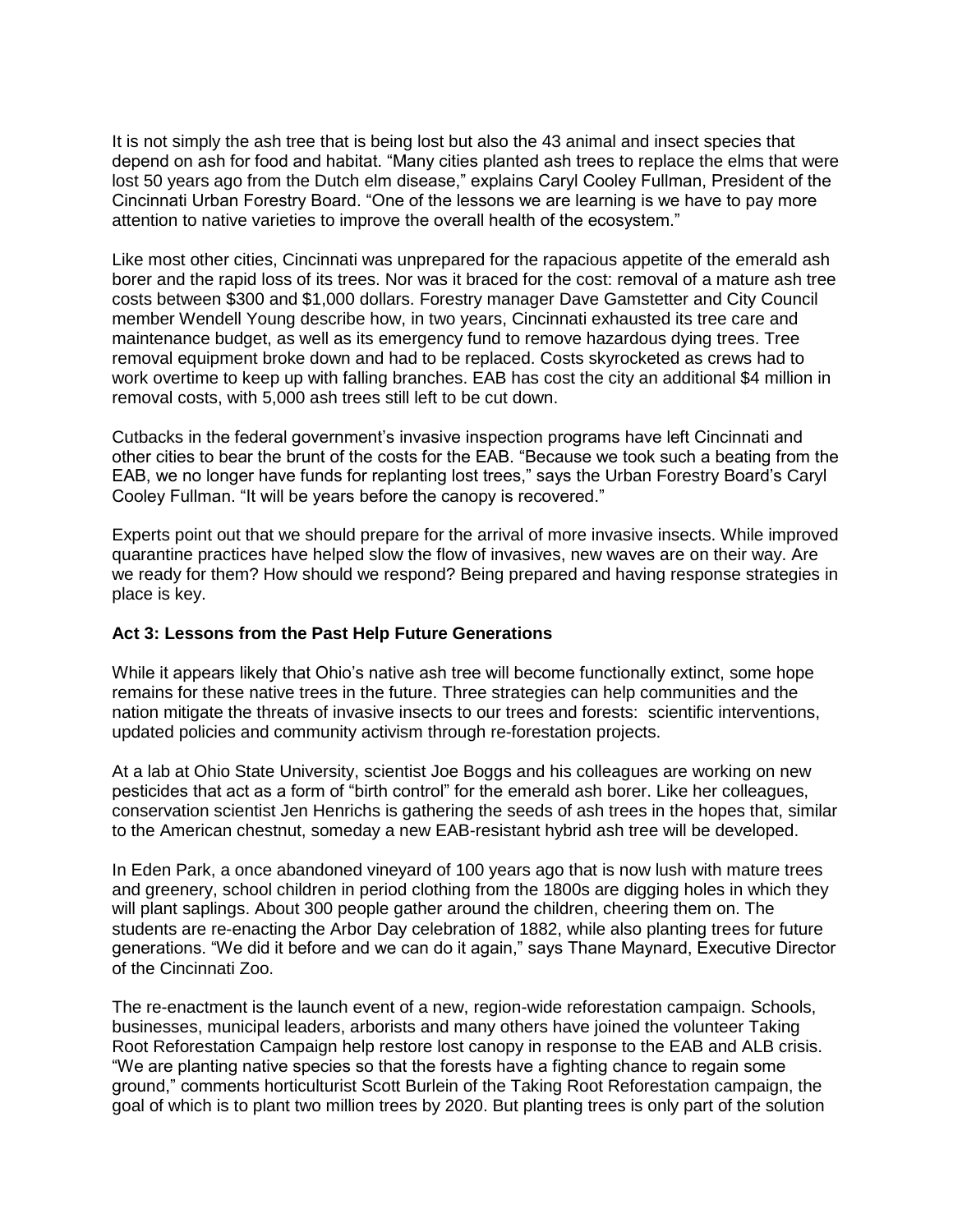to saving community forests.

"Cutbacks in federal programs have had an impact," says Kevin Hariger of the U.S. Customs and Border Protection program. "One of the areas cut back was cargo inspections, just as globalization has accelerated the arrival of invasive pests. We need to speed up our quarantine and inspection process."

Jenny Gulick of the National Urban and Community Forests Council explains that state and local policies that speed up inspections and mitigation responses can also be implemented with nominal cost implications. Other strategies, such as having a tree inventory in place for every city, maintaining tree planting budgets, and implementing native tree diversification programs, will help improve the resiliency of their urban forests.

### **Closing Montage**

The documentary ends with a recap montage of scientists working, of communities planting trees, of the old and new Eden Park. In the interior of Cincinnati's City Hall, Mayor John Cranley and the City Council are meeting. Council Member Wendell Young asks, "Ultimately, we have to decide: how do we value our trees and forest? Many people still see trees as pretty objects like lampposts. Trees do so much for us. They are an integral part of our city and our infrastructure. We must do more to protect them."

In the Spring Grove Cemetery, Dave Gamstetter examines a large and magnificent 90-year-old ash tree, one of the last ash trees remaining alive in the city. He touches its trunk: "This old ash tree has been through two world wars, several hurricanes, other pest infestations, the great recession, and many other national travesties. It has endured a lot and it is still standing because people in the community took care of it. Let it be an inspiration to us not to give up hope."

Work in progress segments of this script can be seen at: *<http://vimeo.com/113990615>*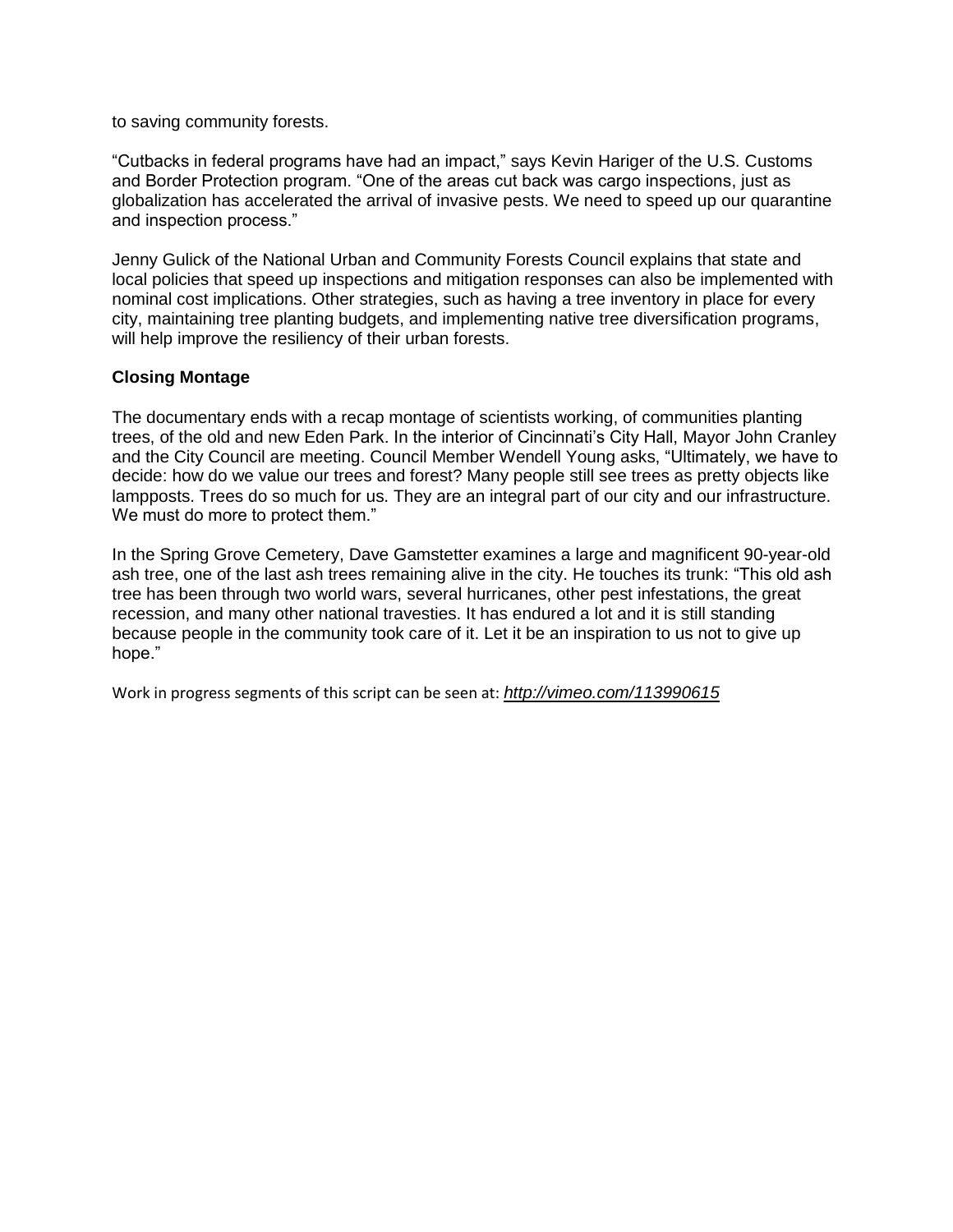#### **Work Plan**

The documentary is currently in production, with the planning phase concluded, advisors in place, research and shooting script completed, and filming and initial editing underway. The work plan for the next year (2015-2016) is to complete post-production and release the film for screenings and broadcasts. We will prepare all the shot material for final scripting and editing, including logging, technical assessment, transcription, sketches of maps and motion graphics. A complete script will be written and a rough cut completed.

The humanities scholars and community advisors will then review the rough cut and provide feedback, leading to script finalization and, if needed, up to two days of additional filming to supply missing information. As a second round of editing takes place, licenses will be obtained for the final music, stock footage and archival images.

Concurrently, about six months prior to the release of the film, the film's community engagement plan will be rolled out. A content- rich website will be designed and a beta version reviewed by the advisory board. The educator's guide for high school and college students will be written to comply with state curriculum standards. Publicity materials, such as a press release, postcard, press packets and photos will be created, as well as a press and community screenings list. Throughout this phase, the producer will also work closely with Bullfrog Films, the documentary's highly regarded distributor, to ensure that the film will continue to reach educational markets after its initial broadcasts through vigorous, ongoing national distribution.

Upon completion of the fine cut, the film will be presented to local public television programmers for technical review and scheduling. The final mix, color correction and other technical broadcast and legal requirements will be completed.

The projected completion date of the editing is fall 2015, with community screening and broadcast events taking place from Fall 2015 through spring 2016.

### **Use of Ohio Humanities Funds**

Requested Ohio Humanities funds of \$17,000 are needed to complete the project's documentary post-production component:

- Write final script and complete final filming.
- Hire editor Matt Dibble to complete rough cut and fine cut edit.
- Distribute rough cut to humanities scholars and community advisory board for feedback.
- Edit final broadcast program and promotional and radio spots.
- Purchase hard drives for program master and duplication.
- Clear rights: stock and archival materials (c. 100 high-resolution digital images).
- License music.
- Complete color correction.
- Complete sound mix.
- Complete PBS required closed captioning, technical evaluation, legal review, and Errors and Omissions insurance).

*(See Appendices, Additional Funding Sources and Budget Explanation attached.)*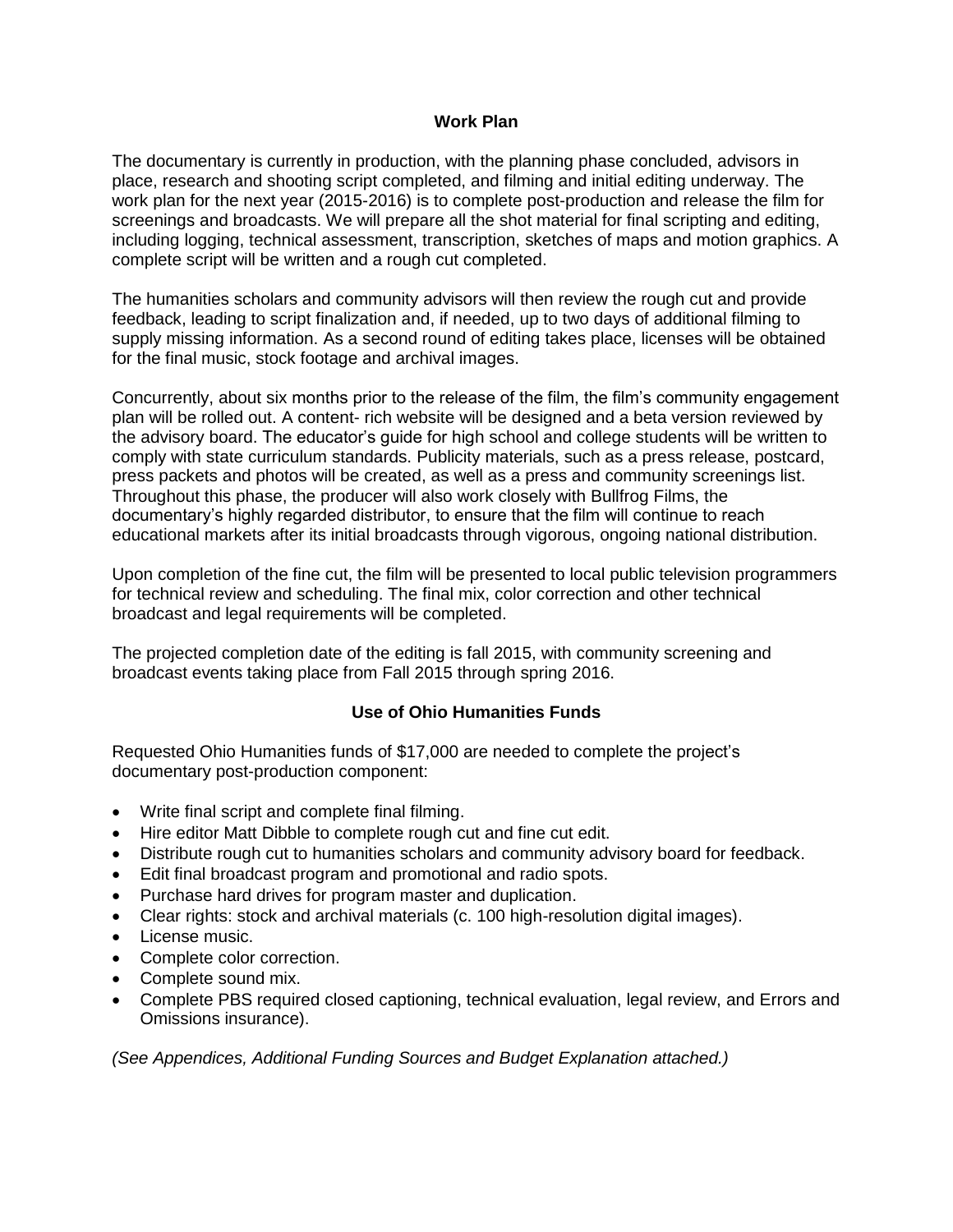# **Time Table**

| <b>Time Period</b>             | Activity                                                                                                                                                                                                                                                                                                                                                                                                                                                                                                                                                                                                                                                              | <b>Project Participants</b>                                                                                                   |
|--------------------------------|-----------------------------------------------------------------------------------------------------------------------------------------------------------------------------------------------------------------------------------------------------------------------------------------------------------------------------------------------------------------------------------------------------------------------------------------------------------------------------------------------------------------------------------------------------------------------------------------------------------------------------------------------------------------------|-------------------------------------------------------------------------------------------------------------------------------|
| April-May<br>2015              | Begin post-production work: log and review all<br>footage, prepare final transcriptions for selects<br>pulled from interviews, produce graphics.<br>Retain consultants for graphics and web<br>design.<br>Complete script outline.                                                                                                                                                                                                                                                                                                                                                                                                                                    | Project director<br>Editor<br><b>Production assistant</b>                                                                     |
| June-July<br>2015              | Complete rough cut.<br>Convene scholars and advisory board for<br>feedback.<br>Develop publicity materials.<br>Design and test website beta.<br>Draft community feedback survey.                                                                                                                                                                                                                                                                                                                                                                                                                                                                                      | Editor<br>Project director<br><b>Production assistant</b><br>Humanities scholars<br>Community advisory board                  |
| May-August<br>2015             | Complete fine cut.<br>Design and edit final community engagement<br>and website materials.<br>Compile press and community engagement<br>lists.<br>Schedule premiere and community events.<br>Complete additional filming.                                                                                                                                                                                                                                                                                                                                                                                                                                             | Editor<br><b>Project Director</b><br><b>Production Assistant</b><br><b>Technical staff from Media</b><br><b>Working Group</b> |
| September-<br>December<br>2015 | Schedule premiere and community events.<br>Complete fine cut.<br>Acquire licenses for stock and archival footage<br>and music.<br>Submit film to public television station for<br>review and program scheduling.<br>Submit edit for technical evaluation of Master<br>format.<br>Create promo spots.<br>Complete E & O insurance, music and archival<br>licensing.<br>Design community survey for community group<br>screenings.<br>Complete and produce publicity and community<br>engagement materials.<br>Finish and launch website.<br>Send review copies to reviewers.<br>Host regional premiere with community groups,<br>coordinated with broadcast publicity. | Project director<br>Editor<br><b>Production assistant</b>                                                                     |
| April<br>2016                  | Schedule radio and print reviews.<br>Distribute community survey.<br>Public television broadcasts.<br>Compile and analyze community surveys.                                                                                                                                                                                                                                                                                                                                                                                                                                                                                                                          |                                                                                                                               |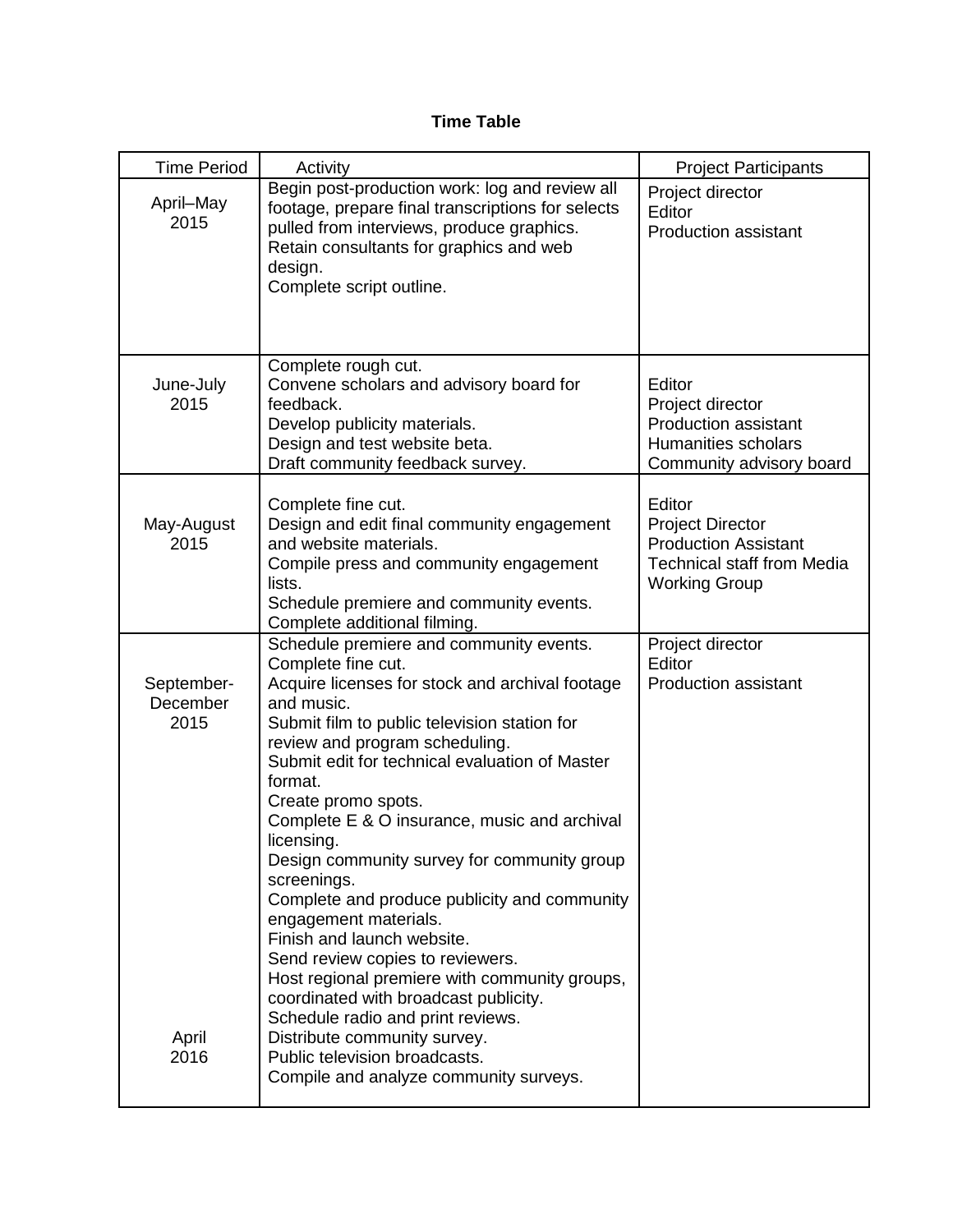# **2. How do the humanities inform this project?**

Throughout their history, Ohio and the Cincinnati region have played a seminal role in advancing a national consciousness about forest conservation. *Trees in Trouble* will portray the history of the environmental stewardship that has protected Ohio's natural resources and link that history to the present.

As both a documentary and community engagement project, *Trees in Trouble* explores important humanities content by examining the history of forestry in Ohio and the Cincinnati region, and how this history has influenced ideas, practices and policies within the region and beyond. The project will make extensive use of Ohio history and environmental history, and consider other humanities areas of study including environmental ethics, urban planning, public policy, law and landscape architecture.

Cincinnati has been a pioneer in advancing a national consciousness about forest conservation. Historian Henry Clapper went so far as to suggest that the American Forestry Association, established in 1875 by Cincinnati physician and horticulturist John Aston Warder, "inaugurated the conservation movement." The documentary shows how current-day residents have drawn upon their history to create new community reforestation projects. In one scene, school children reenact historic events as they plant trees in Eden Park, the once-barren vineyard that is now the crown jewel of the regional park system as a result of community reforestation.

**Trees in Trouble** investigates the relationship between community and "green infrastructure" by tracing how trees and forests have been valued throughout history. The project concentrates on several humanities questions, among them:

- What historical and current cultural values shape our views of nature and trees?
- What role has forestry played in this region and how does this history influence forestry policies and practices today?
- What can we learn from the response of urban foresters, public officials and citizens to past epidemics, such as Dutch elm disease, which led to the devastation of the American elm?
- How are the standards by which citizens and public officials evaluate nature in an urban environment influencing our response to the current emerald ash borer crisis?
- What kinds of reforestation and pest eradication programs should be implemented to support urban forests for future generations—and who will pay?

#### **3. Who are the humanities professionals and what are their roles on the project?**

#### **Humanities Professionals**

Historian **David Stradling**, the project's first humanities scholar, worked closely with the producer during the OH-funded planning stage in developing and reviewing research, including the identification of key documents, records and sources. With his assistance under the OH planning grant, producer Andrea Torrice was able to locate rare historical urban forestry photographs, never seen before on film, for inclusion in the documentary. In addition, as one of the most authoritative environmental history scholars in the region, Professor Stradling also briefly appears in the documentary. While the humanities content research is now complete, in the project's final phase he will review and critique the documentary's rough cut and fine cut and the evaluation survey.

Professor Stradling received his M.A. and Ph.D. from the University of Wisconsin-Madison, where both his thesis and dissertation addressed the history of environmental movements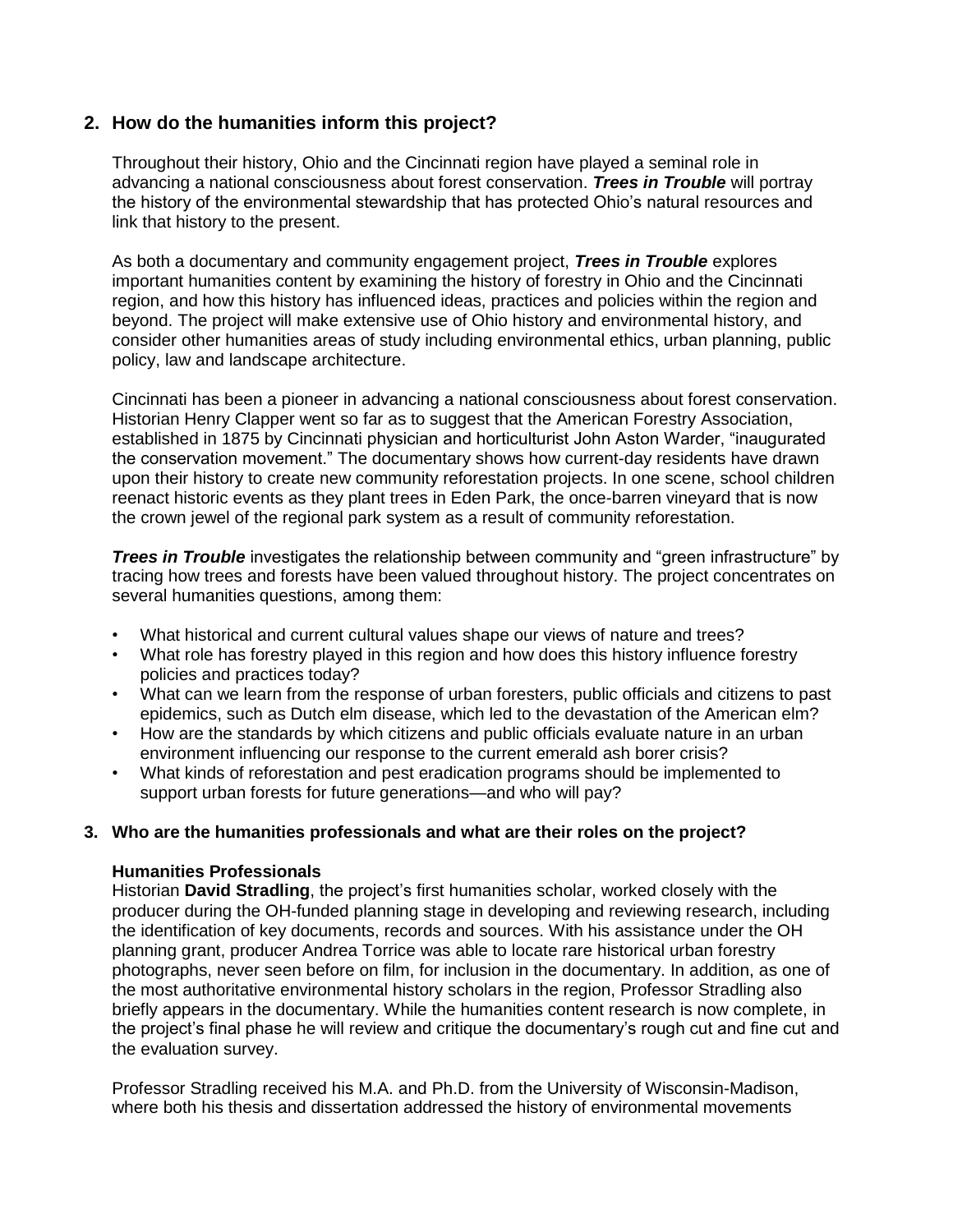dealing with clean air. Before moving to Cincinnati, he taught for two years at the New Jersey Institute of Technology in Newark. Since 2000 Stradling has taught interrelated courses on urban and environmental history at the University of Cincinnati. His recent article, "Mt. Airy Forest: 100 Years of Conservation in the City," is notably relevant to *Trees in Trouble*. He has written and edited numerous books, such as *The Nature of New York: An Environmental History of the Empire State* (Cornell University Press, 2010), *Making Mountains: New York City and the Catskills* (University of Washington Press, 2007) and *Cincinnati: From River City to Highway Metropolis* (Arcadia Publishing, 2003). His articles have appeared in *Environmental History, Journal of Urban History* and *Ohio Valley History.*

**John Tallmadge**, nature writer and independent scholar, is the project's second humanities scholar. Joining the team during the final phase, he will review and edit the educators' guide and provide feedback on the documentary's rough cut and fine cut. Based in Cincinnati, Dr. Tallmadge earned an A.B. from Dartmouth University and Ph.D. from Yale University. He taught in the English departments at the University of Utah and Carleton College before joining the Union Institute in 1987 as Associate Dean of the Graduate School, working with adult professionals on individualized Ph.D. programs. He left Union in 2005 to enter private practice.

Dr. Tallmadge is the author of two memoirs, *Meeting the Tree of Life: A Teacher's Path* (University of Utah Press, 1997) and *The Cincinnati Arch: Learning from Nature in the City* (University of Georgia Press, 2004), as well as an edited volume of ecocritical essays, *Reading Under the Sign of Nature* (University of Utah Press, 2000). He is a series editor for "Under the Sign of Nature: Explorations in Ecocriticism," published by the University of Virginia Press. A pioneer in the emerging fields of ecocriticism and outdoor pedagogy for the humanities, he has served as President of the Association for the Study of Literature and Environment (ASLE) and as a founding director of both the Natural History Network and the Orion Society. His work has been featured on NPR and PBS and in *The Chronicle of Higher Education*.

The project's **community advisory board** is comprised of leaders of key nature and conservation organizations in the Southwest Ohio area, as well as scholars in the field of environmental sustainability, philanthropy and community engagement. The board will review the film's rough cut and fine cut and advise on community engagement and engagement evaluation.

*See Appendices, Project Advisory Board, attached*.

### **Project Personnel**

### **Project Director (Producer/Director**)

Andrea Torrice is a documentary and public television producer whose work spans a range of contemporary issues. Her recent national public television production, *The New Metropolis*, explores the revitalization challenges and opportunities facing America's older first suburbs. She is now overseeing the related civic engagement dialogues being hosted by public television affiliated stations and community organizations. Over 120 community dialogs have been held around the country.

Her public television documentary *Rising Waters*, which examines the global warming debate through personal stories of Pacific Islanders, was also featured at the United Nation's Earth Summit in 2004 and broadcast in 110 countries and on National Geographic TV. She was the segment producer for the national PBS series *Arab American Stories*, which profiles a Jordanian family from Ohio. Among her other award-winning films are *Bad Chemistry*, which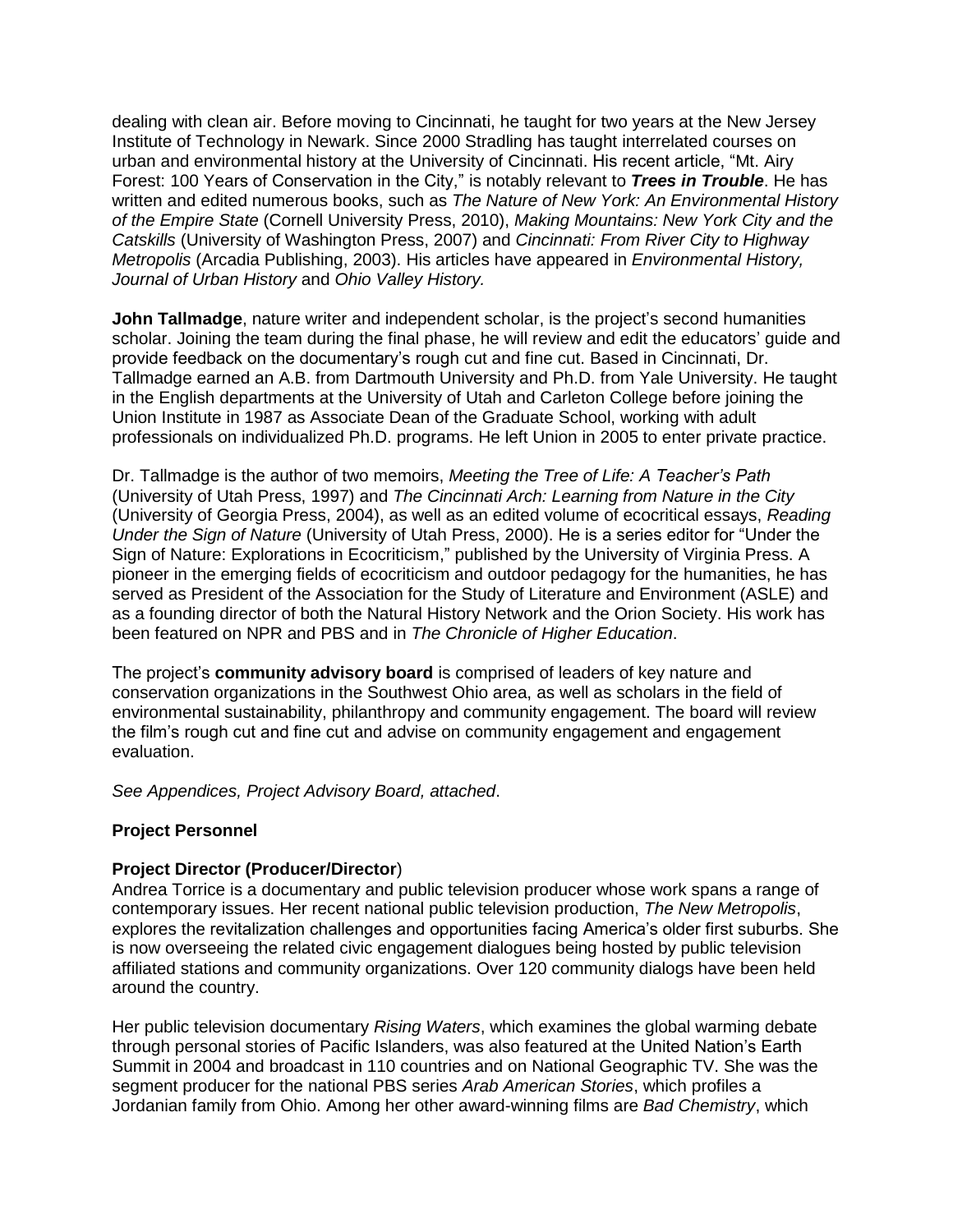discloses the hazards of low-level chemical exposures on human health; *Large Dams, False Promises*, which investigates the impacts of dam projects in Brazil and China; and *Forsaken Cries: The Story of Rwanda*, which examines the historical factors contributing to the 1994 genocide. Her most recent film, *Art As Action*, tells the story of women abstract expressionist painters through the story of her mother.

Andrea Torrice's work has been supported by the Ford, Annie E. Casey, Surdna, William Penn, Stephen H. Wilder and other foundations; the Corporation for Public Broadcasting; and the Independent Television Service. The recipient of a CPB Gold Award in Community Programming, she is a frequent guest speaker on the issues related to her films, including global warming, sustainability and urban revitalization. She has produced a range of awardwinning video programs for museums, universities, educational institutions, municipal governments and nonprofit organizations. She is the owner of the Cincinnati-based company, Torrice Media.

### **Video Editor**

Matt Dibble has been a documentary editor and filmmaker for over 25 years with an emphasis on issues of human rights, diverse cultures, the arts and the environment. He has worked as an editor on many award-winning PBS national projects, among them Andrea Torrice's films *The New Metropolis*, *Rising Waters* and *Forsaken Cries*. Other public television documentaries include *The Mystery of Chaco Canyon* (co-writer, editor), about the history and cultural constructions of the ancient Pueblo peoples; *Not In Our Town* (editor), a series on communities responding to hate crimes; *Livelyhood* (editor), a series on how globalization is transforming the way we work; *Expedition Alerce: Lost Forest of the Andes* (camera, editor); and *The National Symphony Orchestra in Alaska* (camera). *Koryo Saram: The Unreliable People* (co-director, camera, editor), about Koreans deported in 1937 to Kazakhstan, won the Best Documentary Award from the National Film Board of Canada in 2007. Dibble created the exhibition videos for the new Holocaust and Human Rights Center in Augusta, Maine, and shot and edited the introductory film on the photographic legacy of lynching for the "Without Sanctuary" exhibition at the Martin Luther King, Jr. National Site in Atlanta.

### **Production Assistant**

A production assistant will be added to the documentary support team to assist director Andrea Torrice and editor Matt Dibble on location and in studio. This entry-level position will be filled through a professional network developed by Torrice Media, including past employees and volunteers and students at local colleges.

### **4. How will you publicize the project?**

The comprehensive community outreach and publicity strategy will be carried out through public broadcasting, education and community partners, traditional and social media.

#### **Public Broadcasting**

The documentary, intended for public television audiences and complying with PBS broadcast guidelines, will initially air on Cincinnati/Dayton affiliate CET, as well as other station affiliates across the state. Producer Andrea Torrice will work with stations several months prior to broadcast in order to coordinate publicity efforts (e.g., written materials for calendars, newsletters and membership notices) and ensure a dynamic media footprint. Local radio spots for corresponding public radio partners will be produced and aired prior to the airdate and radio interviews will be scheduled as feasible. The stations and producer will join forces to build the broadcast audience through traditional media outlets, such as local dailies and weeklies, and online publications. Advance stories will be sent to local and regional history publications and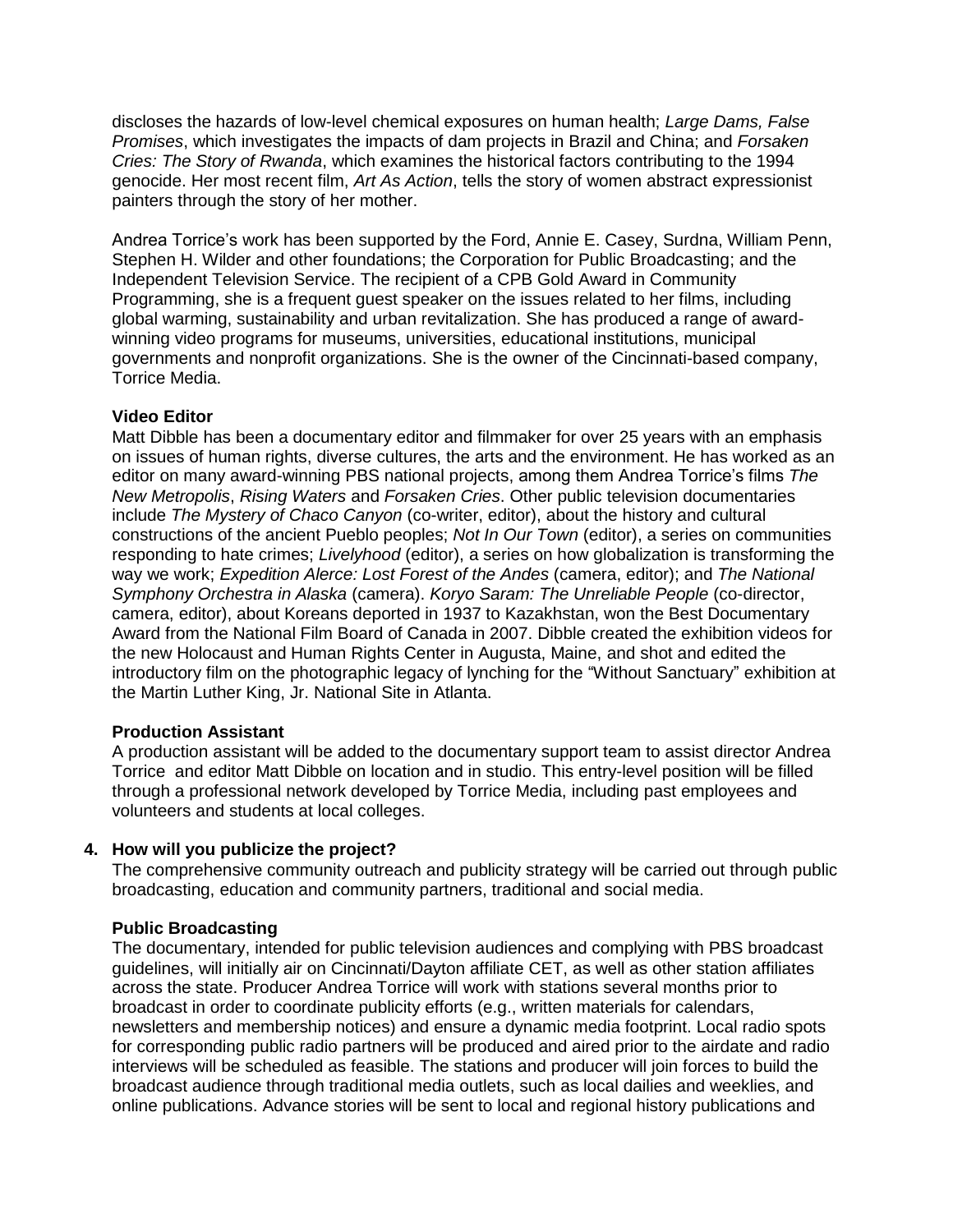environmental news outlets, such as *Cincinnati Magazine*, *Ohio Valley History*, *Timeline*, *Urban Forestry*, *GreenCityBlueLake.com blog* and *Ohio Magazine*. A sneak preview for local media, public officials, educators and community organizations will be scheduled prior to broadcast.

#### **Education Partners**

**Bullfrog Films** (*www.bullfrogfilms.com*), a nationally recognized film distributor with over 40 years' experience distributing media to educational and non-theatrical markets, has been selected to distribute the film. Bullfrog Films reaches over 40,000 educational and cultural institutions, including secondary and post-secondary schools, libraries, museums, festivals and community groups, and is the distributor of three films previously produced by Andrea Torrice. Bullfrog Films will promote and distribute *Trees in Trouble*, along with an educators' guide, to schools for use in courses on history, environmental sciences, urban planning, law, public policy and architecture.

#### *See Appendices, Letters of Support, attached.*

#### **Community Partners**

In conjunction with the project's community advisory board, the project director has already engaged a range of community organizations to publicize the film and host screening events and town hall meetings. Planning for a Cincinnati area premiere is underway and the Ohio Department of Natural Resources is planning to host several screening events across the state. Organizers of the Great Tree Summit have invited the producer to screen the film at its next annual conference, to be held at the Cincinnati Zoo, where it typically draws over 400 leaders from around the state from the fields of urban forestry, environmental science, biology, public policy, planning, architecture, parks management and sustainability.

*See Appendices, Outreach Partners, attached.*

### **Social Media**

The project will be promoted through social media streams targeting the online networks of organizational partners and advisors, as well as those of city planners, citizen groups, and environmental and conservation organizations. Prior to the public television broadcasts, publicity e-materials will be distributed for posting on the websites and other social media outlets of urban forest, urban planning, horticulture and forest science organizations.

The project' staff will interact with social media users, share video clips and monitor posts through outlets such as Facebook, YouTube and Ello. Google Analytics will be used to measure the number of visitor-users, with the results shared on the project website and with engagement partners, as well as at social media conferences and workshops.

#### **5. Who is the intended audience?**

The intended audiences are all Ohio residents, age 16+, as well as communities throughout the country who will be affected by the threats to trees in their own regions. For example, the Continental Dialog on Invasive Species, a national organization that examines invasive threats to trees, has expressed interest in screening and distributing the program to its members. Screening events will reach a range of audiences, including municipal leaders, scientists, historians, educators and students, forestry personnel, nonprofit organizations, businesses, government officials, urban planners and homeowner associations. Bullfrog Films will distribute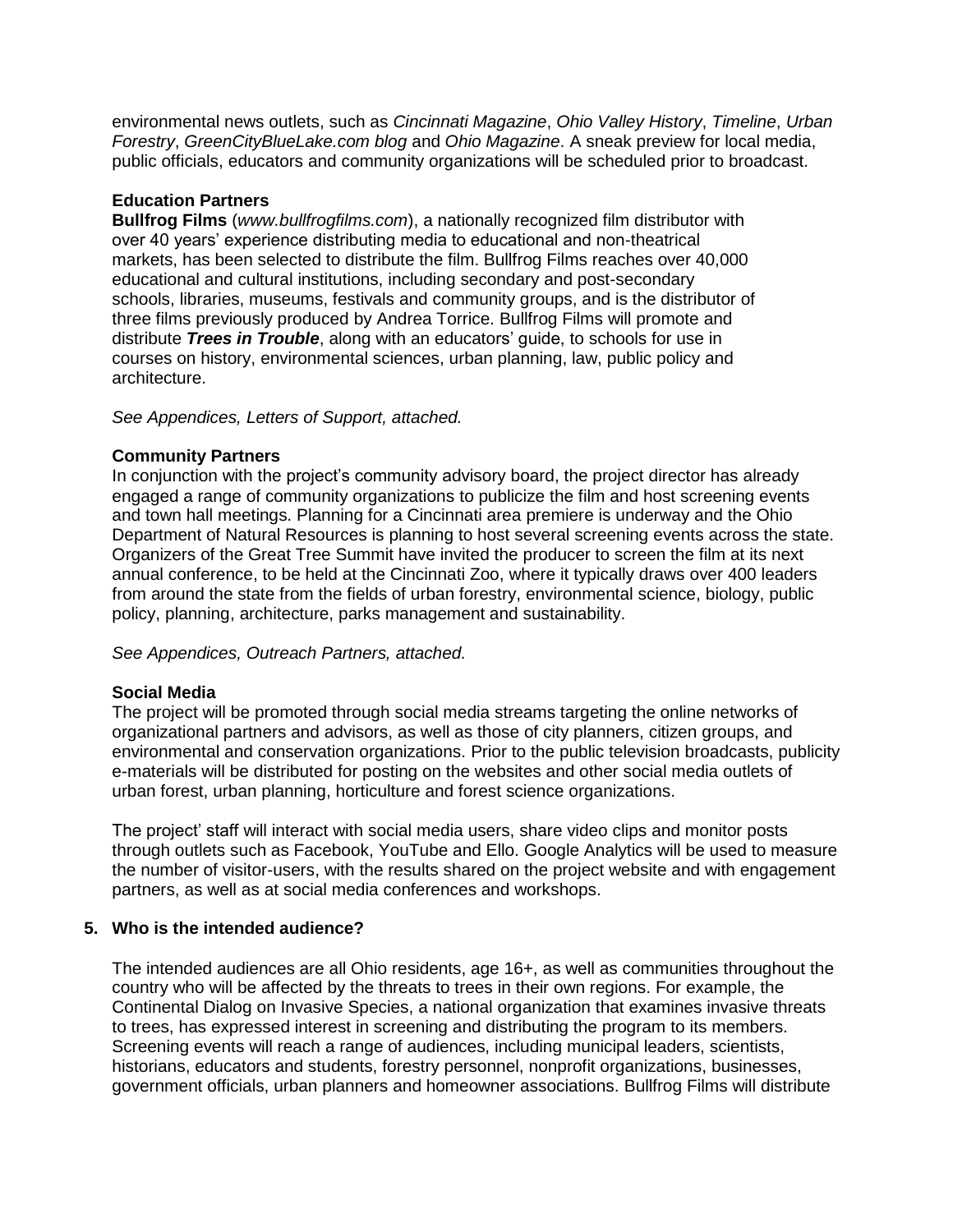the documentary nationally to secondary and post-secondary schools for use in courses ranging from environmental sciences to public policy.

*See Appendices, Letters of Support, attached.*

### **6. What are the goals and outcomes of the project and how will it be evaluated?**

#### **Goals**

The goals of the *Trees in Trouble* project are: 1) to raise understanding of the historical and present importance and benefits of trees in urban environments; 2). to heighten awareness of current threats to community and urban forests; 3) to catalyze informed public discussions about policy related to the future of urban forests; 4) to demonstrate how reforestation is an important part of Ohio's history and future; and 5) to support the activities of stakeholders working on forest conservation efforts. These goals will be achieved through public television broadcasts, community screening events, a multiplatform social media campaign, and distribution to secondary and post-secondary educational institutions.

Critical to achieving these goals will be successful partnerships with local, regional and statewide organizations to host screening events and discussions customized to targeted outcomes.

#### **Outcomes**

- Better urban and community forest polices will be implemented to help retain and maintain tree canopy throughout the state.
- Increased public awareness will lead to increased reporting of invasive threats so they can be more quickly and effectively mitigated.
- Increased public awareness will cause local policy makers to make more informed decisions about municipal tree reforestation projects and to budget accordingly.
- Increased public awareness of the benefits of trees will also lead to increased reforestation efforts to help replenish the lost canopy.
- Community audiences will have a greater appreciation of the historic role the state has played in creating urban forests in Ohio and across the country, and will have the opportunity to study historical strategies and learn from their success.

### **Evaluation**

The documentary film's outside evaluator is **Russ Johnson**, Professor of Theatre Arts and coordinator of the Motion Pictures Program at Wright State University. Professor Johnson will be responsible for evaluating the documentary's success as a stand-alone film: its clarity of purpose and message, structure and flow, use of visual and audio elements, and overall use of techniques appropriate to the film's purpose and intended audience. Along with the humanities scholars and community advisory board, Professor Johnson will review and critique the film's rough cut and fine cut.

Professor Johnson has taught film theory, history and production at Wright State since 1990. Prior to this, he taught at the Ohio University School of Film in Athens and Weber State College in Ogden, Utah. Having received both his undergraduate degree and M.F.A. in Filmmaking from the University of Utah, he has worked extensively since 1980 in all aspects of film production. His films have been aired by PBS member stations and screened at domestic and international festivals, he has served as panelist or judge for festival and grant competitions, and he has received state and national fellowships and grants for his own work.